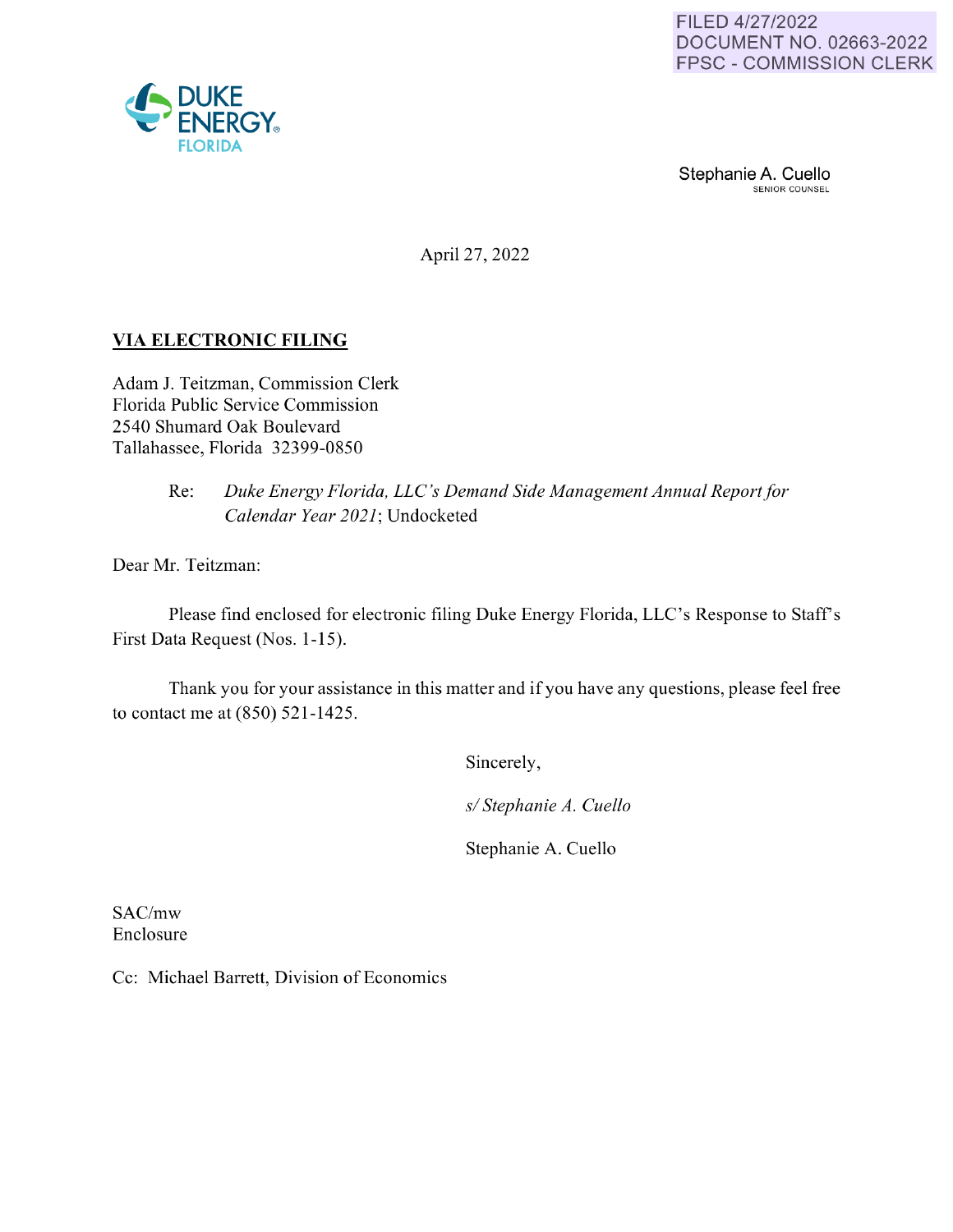# **Duke Energy Florida, LLC's Response to Staff's First Data Request (1-15) Regarding the 2021 DSM Annual Report**

1. Please describe how Duke Energy Florida, LLC (DEF or Company) monitors federal energy efficiency standards and Florida Building Code requirements. Address in your response how the Company modifies existing programs to reflect changes, when necessary.

### **Response:**

DEF's approach for monitoring any new federal energy efficiency standards and Florida Building Code requirements involves both internal and external resources. DEF stays informed about new federal energy efficiency standards and Florida Building Code requirements through participation in trade associations, industry groups, and building associations. DEF also stays informed about new technologies through monitoring activity in the other Duke jurisdictions, meetings with peer utilities and review of regulatory filings.

DEF also researches and evaluates new DSM technologies as they become available in the marketplace to identify potential program opportunities. This is a rigorous process that involves further analysis of both customer and company costs and benefits, projected participation levels, analysis of cost effectiveness test results, discussion of operational considerations, and customer rate.

- 2. Please answer the following regarding DEF's conservation research and development (CRD) initiatives that evaluate emerging DSM opportunities:
	- A. Identify and describe any new CRD initiatives that were launched in 2021.

### **Response:**

Through this program, DEF launched a project for a study to evaluate the demand response capability of internet-connected residential batteries. Residential batteries potentially offer the ability to provide power reduction for demand response while eliminating any discomfort to the customer (as compared to residential appliance demand response). Certain battery manufacturers have developed technologies that allow for the collection of capacity and charge data, communication protocols for external aggregator software providers, and the ability to dispatch stored energy to serve the needs of the customer or the grid. This project will focus on the capabilities of a particular aggregator to collect data from multiple battery manufacturers, the feasibility of utilizing aggregation technology for dispatching demand response event commands, and the net impact of these events on shaping demand. Such an aggregation system enables existing units that are already installed by residential customers in Duke Energy territory to be used in this study. The results of this study could be used to develop a cost-effective demand response program in the future.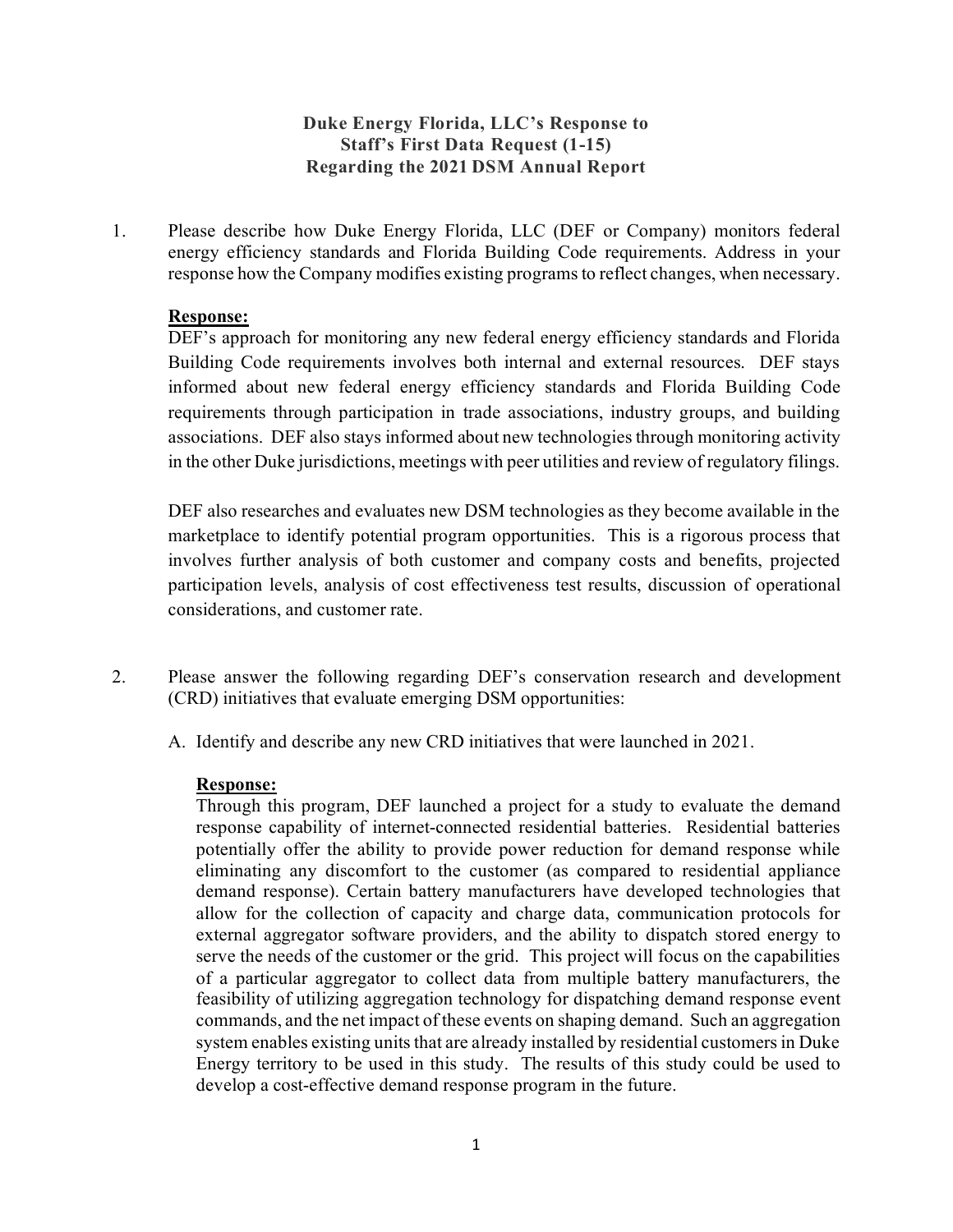B. Provide updates on the status of all on-going CRD initiatives that began before 2021, and if applicable, attach interim and/or final reports on work completed in 2021.

#### **Response:**

• Continued a project with the University of Central Florida (UCF) to document the value of long-duration customer-side energy storage systems. This project is using the technology at UCF's Microgrid Control lab to directly test a long-duration energy storage system. Use cases to be investigated include study of battery performance during charging and discharging, documenting the effects of cycling on battery performance (battery degradation, efficiency, etc.), optimal operation of a battery energy storage system in a distribution system with high penetration of solar energy, control of behind-the-meter distributed energy resources to provide services including peak capacity management, DR (consuming or generating), frequency regulation, ramping capability and voltage management.

• Continued a pilot to develop software, firmware, and applications for a Smart Home Gateway to evaluate the potential for a future home energy management program and its ability to enhance the Company's future energy efficiency and DR programs. The Smart Home Gateway currently includes processing and communications capabilities to perform on-site operations including receiving energy data from the customer's AMI meter, communications using four radios and on-site processing. Capabilities are under development and testing that include enabling appliance demand response using CTA-2045 (EcoPort) local control and enabling local control of Energy Management Circuit Breakers (EMCBs) for monitoring and demand response. These technologies will allow automatic control of devices according to the customer's preference, and enabling open-source, utility demand response. The Smart Home Gateway can also potentially be used to engage customer awareness of how energy is being used in the home.

• Continued a project with the University of South Florida (USF) to leverage customer-sited solar PV and energy storage at the USF 5<sup>th</sup> Avenue Garage Microgrid. The system provides load smoothing, islanding, and demand response. A publicly available dashboard that shows live data, project specific facts and the capability of downloading data for further study is available for the site at [https://dashboards.epri.com/duke-usfsp-parking.](https://dashboards.epri.com/duke-usfsp-parking) Additional testing is planned to utilize a new demand response interface to the energy storage system. Results of this research may be used for design of a potential cost-effective DR program. USF continued research on microgrid operation.

• Continued the Electric Power Research Institute (EPRI) Solar DPV project for data collection to document customer solar resources with a focus on larger PV arrays with and without energy storage. This project also provides the data stream for the dashboard mentioned above.

• Continued participation in an EPRI project to study the potential of using customer demand response to compensate for variable loads and intermittent renewable generation resources.

• Continued the Energy Management Circuit Breaker (EMCB) Project. This project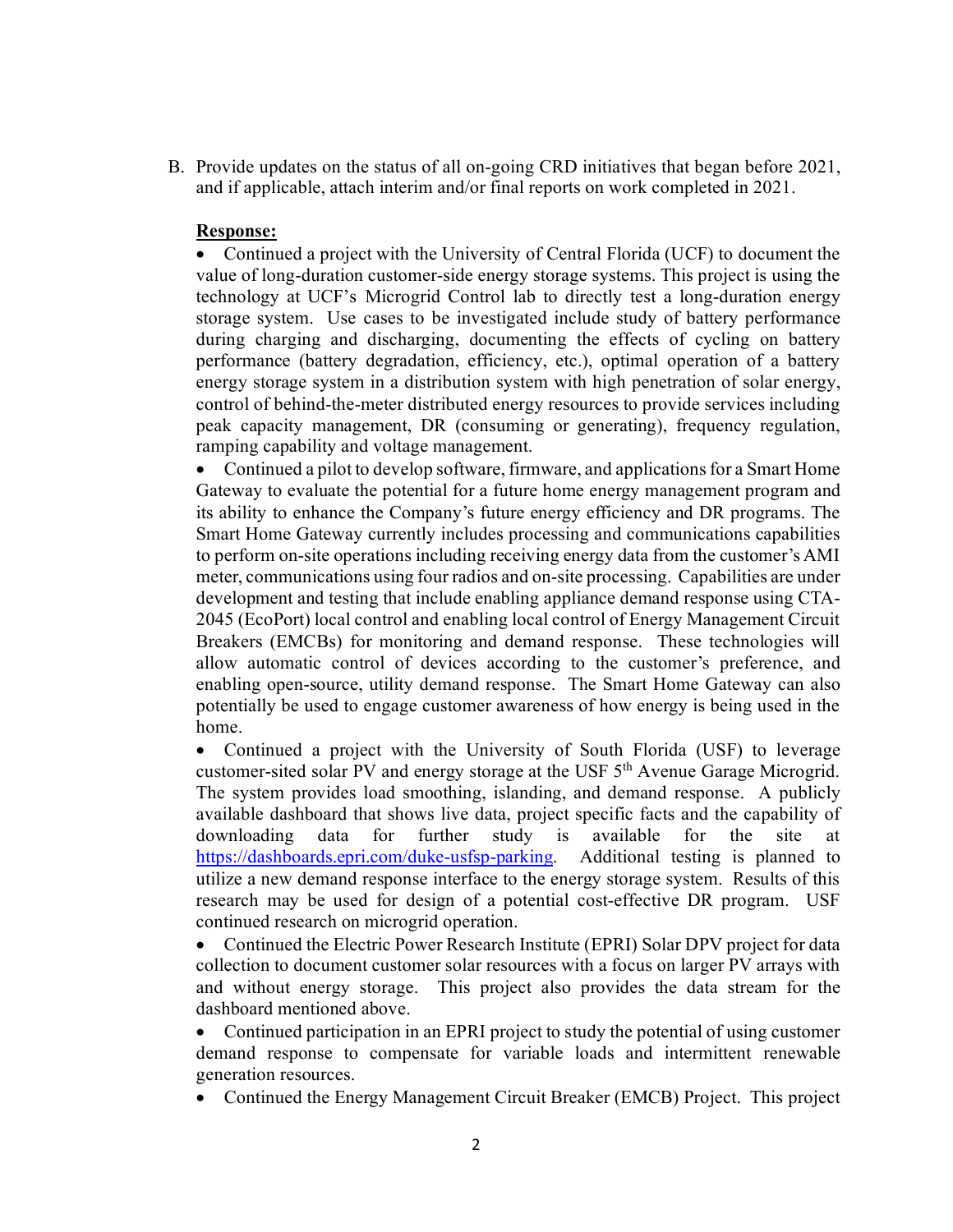continued to explore the potential for developing a program for customer circuit breakers that includes communication, metering, and remote operation for potential applications including EE, DR, and integration of distributed energy resources. The prototype EMCB hardware and software in the field pilot program have been replaced with commercial versions, and operational data is being collected from appliances in 9 customer homes. The prototype EMCB-EV (a self-contained electric vehicle charger) will be replaced with a commercial version of this device. We will test the effectiveness of this product and consider potential program opportunities for implementation. This data will be used to document the operation of these breakers and assess the costeffectiveness for potential EE and DR programs.

• Completed a project to do field evaluation with EPRI and the Grid Modernization Lab Consortium (GMLC) of a utility-integrated DSM solution using open standards and open source platforms. A consortium of National Labs, the Grid Modernization Lab Consortium, has developed both the software and hardware, all based on opensource technologies, to leverage DSM of residential loads to provide grid resiliency using a Home Energy Management System (HEMS). In 2021, DEF tested the cloudbased HEMS in 7 customer homes. This project leveraged the homes and equipment installations from our CTA-2045 Projects. The final report for this project will be available publicly in June 2022.

• Completed a project with EPRI to assess the DR opportunities for new and existing variable capacity heat pump systems for potential future load-management programs. DEF used manufacturer cloud communications to control existing, variable-capacity heat pumps at volunteer participants' homes. DR events were executed, and data showed promising results. This pilot confirmed the viability of cloud communications to provide triggering and impacts of DR events on variable-capacity heat pumps. The participant customers reported very little impact on comfort during the demand response events. Please see Attachment A, the Final Report for this project.

• Continued a project that will provide knowledge in methods to utilize customer Wi-Fi infrastructure to develop a dedicated, durable, and secure utility communication channel to connected devices. The project will also provide knowledge on the effectiveness of Wi-Fi-signal-strength-improvement technology. This technology could lead to lower costs and improved cost-effectiveness for existing and future DR and EE programs.

• Completed a project to gather robust data about residential customers that drive electric vehicles (EV). The project will determine what type of hardware customers use to charge their vehicle, where they charge (at home, work, or public charging station, in/out of DEF service territory, etc.) and how much power and energy are consumed by EV charging. In 2020 and 2021, the project assessed the effectiveness of incentives to shift on-peak EV charging to off-peak times. The incentives to charge off-peak and incentives to avoid charging on-peak were both shown to be very effective at changing charging behavior. Please see Attachment B, the Final Report for this project.

• Completed a pilot to determine the viability of using precision temperature measurement and analysis to determine issues with customer HVAC systems, duct work, or building envelope that could resolve high bill complaints. Precision temperature measurements were made at several points within the participant's homes.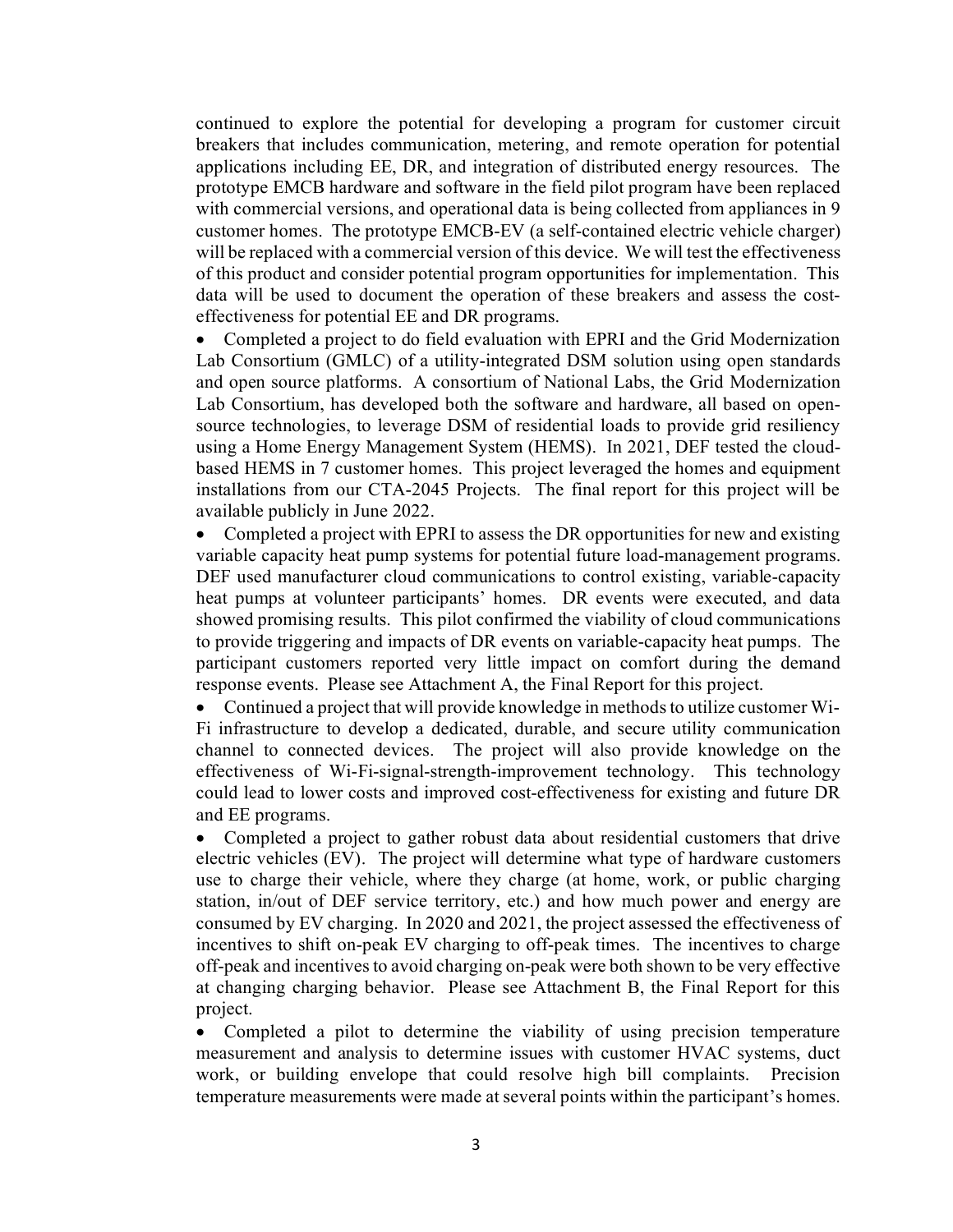Analysis of the temperature data and rate of change of the temperature provided conclusions on what could be causing a customer's high energy usage. These conclusions did not fully explain the temperature issues in the participant's home. We decided not to move forward with this technology at this time.

• Partnered with EPRI and other research organizations to evaluate EE, energy storage, and alternative energy / innovative technologies.

- 3. Please answer the following regarding DEF's Low Income Programs:
	- A. Describe the conservation efforts DEF used in 2021 to ensure low-income customers are aware of, and have access to, conservation programs. Address in your response whether any of these efforts were changed or modified in 2021, compared to prior years.

### **Response:**

DEF uses a variety of marketing channels to promote its conservation programs to all customers including low-income customers. These channels include bill inserts, emails, direct mail, social media, and promotional information on its website.

Specific to the low-income programs, DEF works with local governments and nonprofit agencies to educate them about benefits available to low-income customers. DEF meets with these organizations and shares information about what is offered through the programs and what DEF can do to assist them in getting incentives through these programs. COVID-19 continued to have an impact on activities in 2021 as both DEF and the low-income agencies suspended direct install of measures in customers' homes due to concerns about customer safety. The agencies have resumed activities and submitted applications for rebates through the Weatherization Program. DEF also resumed in-home installs through its Neighborhood Program.

B. Identify DEF's partnerships with government and non-profit agencies in 2021 designed to help identify low-income neighborhoods and educate customers on conservation opportunities.

### **Response:**

- Pinellas County Urban League
- Mid-Florida Community Services
- Capitol Area Community Action Agency
- Central Florida Community Action Agency
- Orange County Community Development
- Osceola County Council on Aging
- Meals on Wheels
- Lake County Community Action Agency
- Tampa Hillsborough Action Plan
- Seminole County Government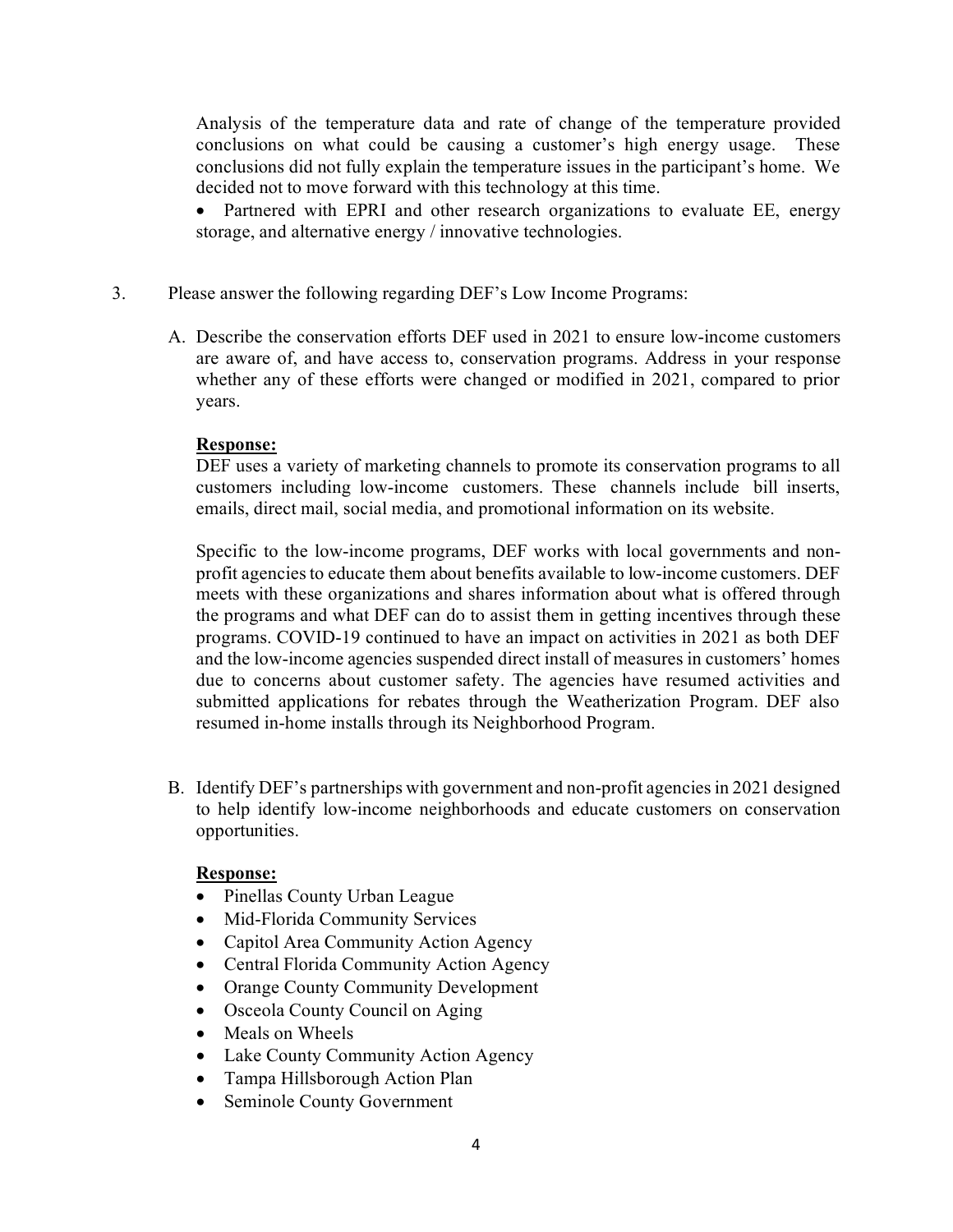- 4. On Page 2 of the Report, DEF provides Variance Explanations for 2021. Please answer the following:
	- A. Specifically describe how the "continued impacts of COVID-19" resulted in lower participation in 2021 compared to 2020 in the Neighborhood Energy Saver Program.

### **Response:**

Impacts from COVID-19 impaired our ability to implement the normal field operations of the Neighborhood Energy Saver Program (NES). We were not able to deploy our teams into homes to installed measures in the program

B. Explain how the Neighborhood Energy Saver Program is uniquely vulnerable to these impacts compared to other residential programs by the Company.

### **Response:**

NES is uniquely vulnerable to impacts by COVID-19 because it requires our team to have direct contact with customers, when they are in their homes installing measures. Without the ability to perform this "hands on" task, it was impossible to perform the job.

C. What, if any, program modifications is the Company considering or researching to ensure that this program will be able to more closely achieve projected participation levels? Please explain.

### **Response:**

DEF increased staffing by re-establishing enough work crews to achieve our goals. We are working on simultaneous projects to increase participation. In addition, we continue to identify and work projects close to each other so that teams can minimize travel and stay in one area for extended times.

D. DEF provides information reflecting that the Utility Cost per Installation of the Neighborhood Energy Saver program was \$552 in 2021. A comparative review of the same information from the 2020 Report (Page 5) reflects that the same cost was \$1207, and a similar comparison shows the cost was \$189 in 2019. Please explain the variance in final costs for this program between the three periods (from 2019 to 2020 to 2021). Discuss in your response how DEF monitors fluctuating costs in this program.

### **Response:**

The increase in costs is driven by the impact of COVID-19 and production to achieve goals.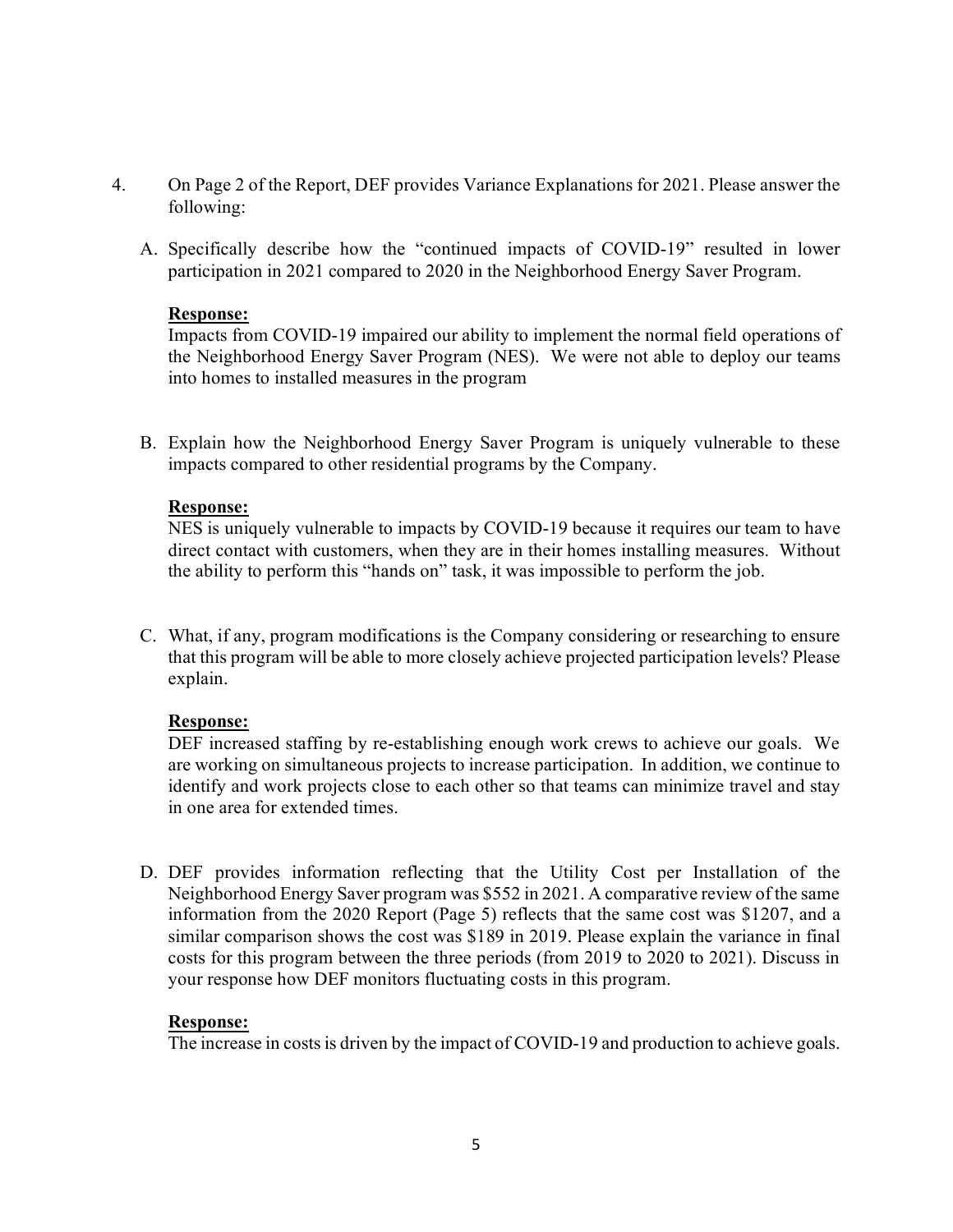Duke Energy has an existing contract with our vendor of which all associated costs are fixed. However, DEF actively communicates regarding cost of installed measures in the customers home and makes proper adjustments in the annual budget to accommodate market fluctuations and costs. In addition, the NES Program Manager monitors the budget monthly to ensure costs do not exceed projected monthly budget.

5. Page 4 of the Report addresses the Residential Incentive program. Please explain whether this program is available to customers that rent, or do not own their residence. Address in your response why the Total Number of Customers Eligible (presented in Column "c") is equal to the Total Number of Customers (presented in Column "b").

#### **Response:**

The Residential Incentive program is available to customers that rent, or do not own their residence. The total eligible numbers are correct and the same as the total number of customers.

- 6. According to Page 6 of the report, the actual number of program participants in the Low Income Weatherization Assistance program was lower than the number the Company projected for this program.
	- A. Identify the specific reasons why this program did not achieve the projected participation levels for 2021.

#### **Response:**

The primary reason this program did not achieve the projected participation levels was because the weatherization agencies suspended direct install of measures in homes due to COVID-19.

B. What, if any, program modifications is the Company considering or researching to ensure that this program will be able to more closely achieve projected participation levels? Please explain.

#### **Response:**

Participation in this program is dependent on the weatherization agencies. DEF reimburses the weatherization agencies for measures they install. Some weatherization agencies are currently back in the field and actively engaging with customers.

7. According to Page 7 of the report, the actual number of program participants in the Residential Load Management program was lower than the number the Company projected for this program.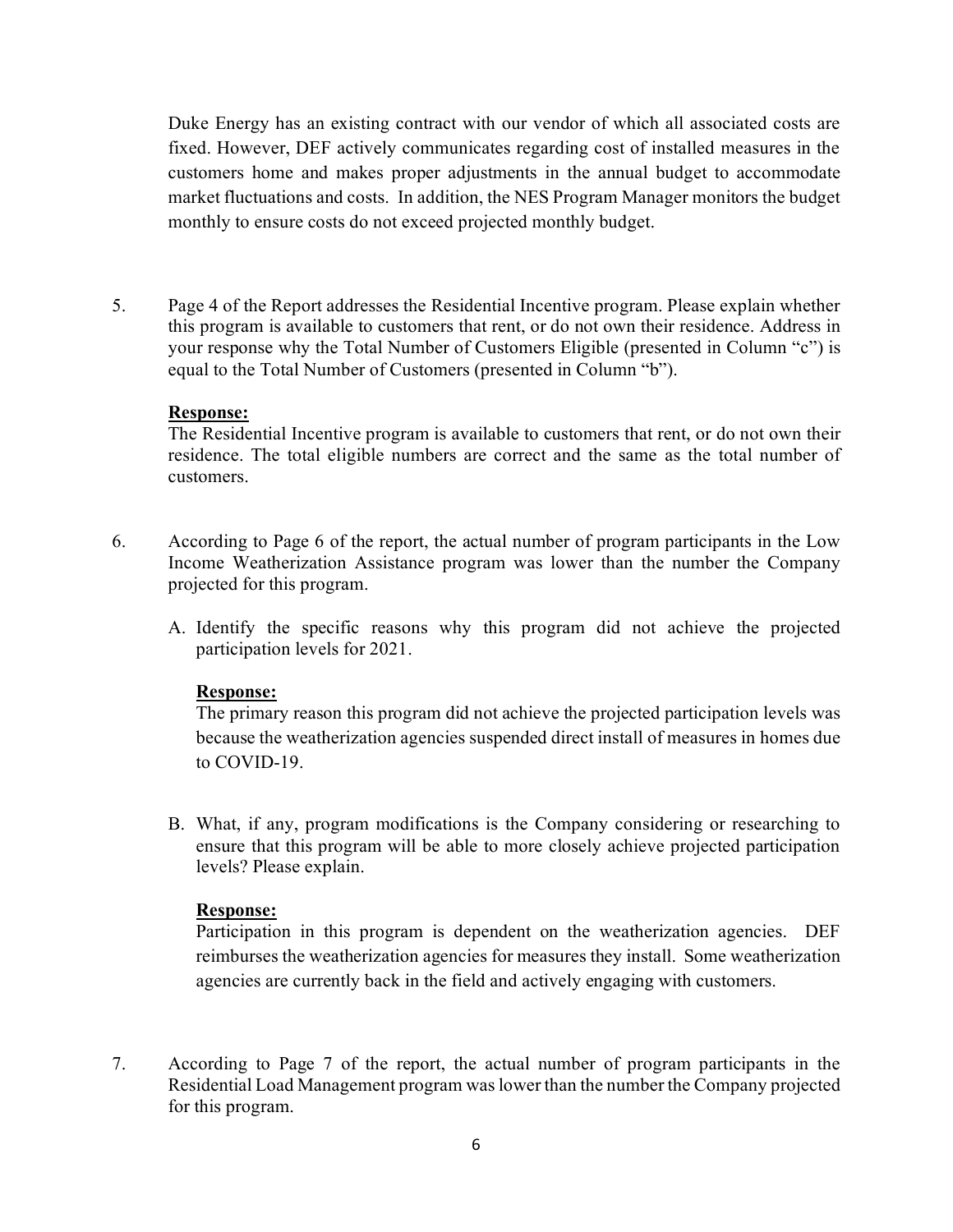A. Identify the specific reasons why this program did not achieve the projected participation levels for 2021.

### **Response:**

Program inventory was negatively impacted by supply chain disruptions resulting from the COVID-19 pandemic.

B. What, if any, program modifications is the Company considering or researching to ensure that this program will be able to more closely achieve projected participation levels? Please explain.

### **Response:**

The Company will continue to investigate and implement new supply chain channels to aid the program through supply chain disruptions resulting from the COVID-19 pandemic.

- 8. According to Page 8 of the report, the actual number of program participants in the Business Energy Check program was lower than the number the Company projected for this program.
	- A. Identify the specific reasons why this program did not achieve the projected participation levels for 2021.

### **Response:**

DEF believes that participation in this Program was impacted by COVID-19 due to managed restrictions of on-site visits by DEF and their customers. It is important to note however, that although the reported participation for the Business Energy Check Program was less than projected, the demand and energy savings from the commercial programs overall well-exceeded the projected savings included in the Program Plan.

B. What, if any, program modifications is the Company considering or researching to ensure that this program will be able to more closely achieve projected participation levels? Please explain.

#### **Response:**

DEF will continue to monitor CDC requirements to adjust our requirements to increase audit participation. DEF has increased marketing and adjusted marketing plans to meet 2020-2024 Program Plan, which includes a variety of emails, targeted publications, offered energy forums and continued site visits, phone assisted audits and online offerings.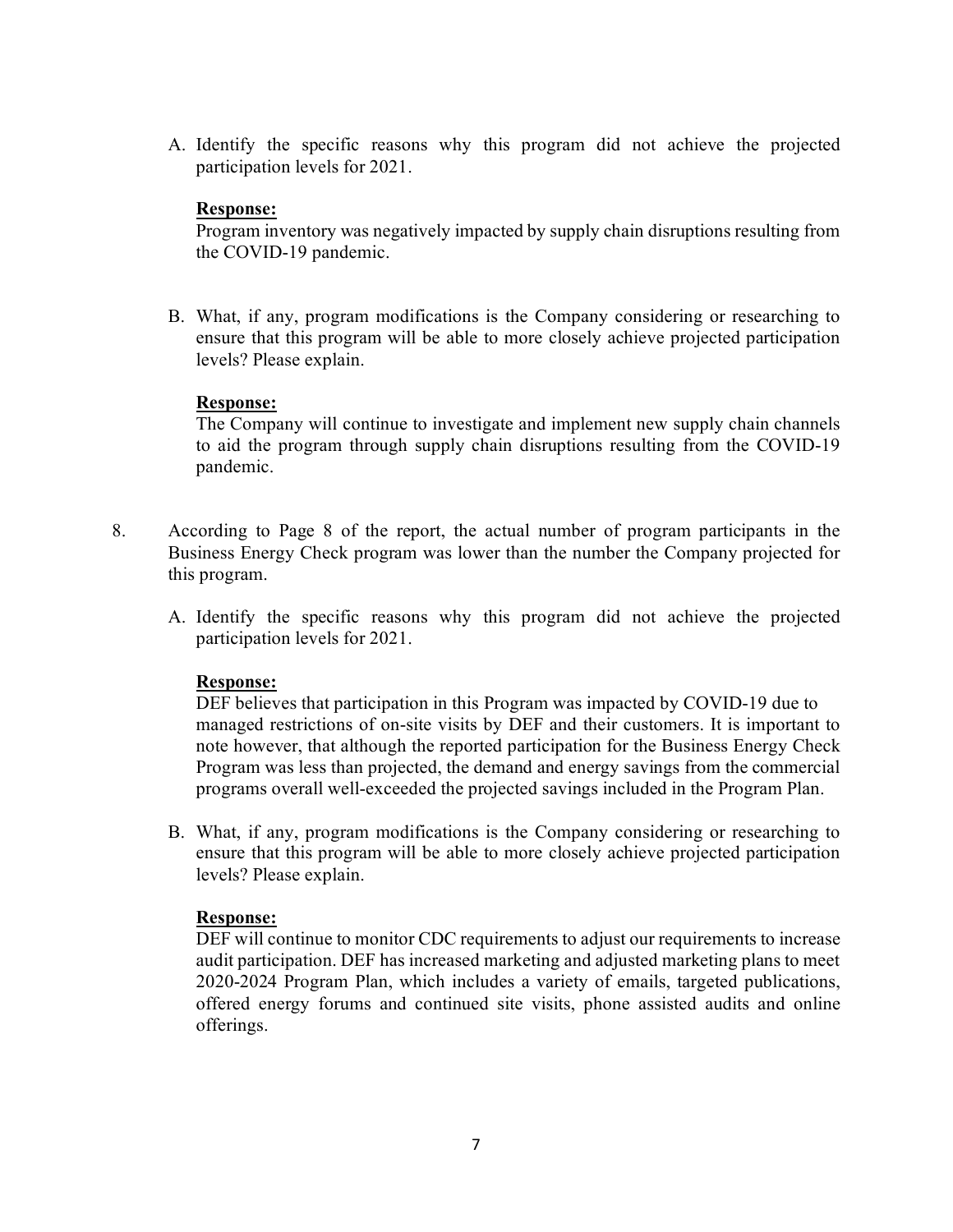- 9. According to Page 9 of the report, the actual number of program participants in the Better Business program was lower than the number the Company projected for this program.
	- A. Identify the specific reasons why this program did not achieve the projected participation levels for 2021.

### **Response:**

DEF believes that participation in this Program was impacted by COVID-19 due to managed restrictions of on-site visits by DEF and their customers. It is important to note however, that although the reported participation for the Better Business Program was less than projected, the demand and energy savings from the commercial programs overall well-exceeded the projected savings included in the Program Plan. Because there is a wide diversity in both the types of commercial customers and the demand and energy requirements of those customers, the types of measures incentivized are often a larger driver of program achievements and cost-effectiveness than the actual number of participants.

B. What, if any, program modifications is the Company considering or researching to ensure that this program will be able to more closely achieve projected participation levels? Please explain.

### **Response:**

DEF will continue to monitor CDC COVID-19 Restrictions to adjust our requirements in order to increase program participation. DEF has adjusted and increased marketing plans to meet 2020-2024 Program Plan, which includes a variety of emails, targeted publications, offered energy forums focusing on our program measures and will continue onsite audits, phone assisted audits and online offerings.

- 10. According to Page 11 of the report, the actual number of program participants in the Florida Custom Incentive program was lower than the number the Company projected for this program.
	- A. Identify the specific reasons why this program did not achieve the projected participation levels for 2021.

#### **Response:**

DEF believes that participation in this Program was impacted by COVID-19 due to managed restrictions of on-site visits by DEF and their customers. It is important to note however, that although the reported participation for the Custom Incentive Program was less than projected, the demand and energy savings from the commercial programs overall well-exceeded the projected savings included in the Program Plan. Custom Incentive Program is dependent upon various nonprescriptive measure offerings, which are analyzed under the RIM process, to meet goal projections. Updates under DEF's latest filing plan has changed the number and type of measures that will pass under the RIM analysis for the Custom Incentive Program.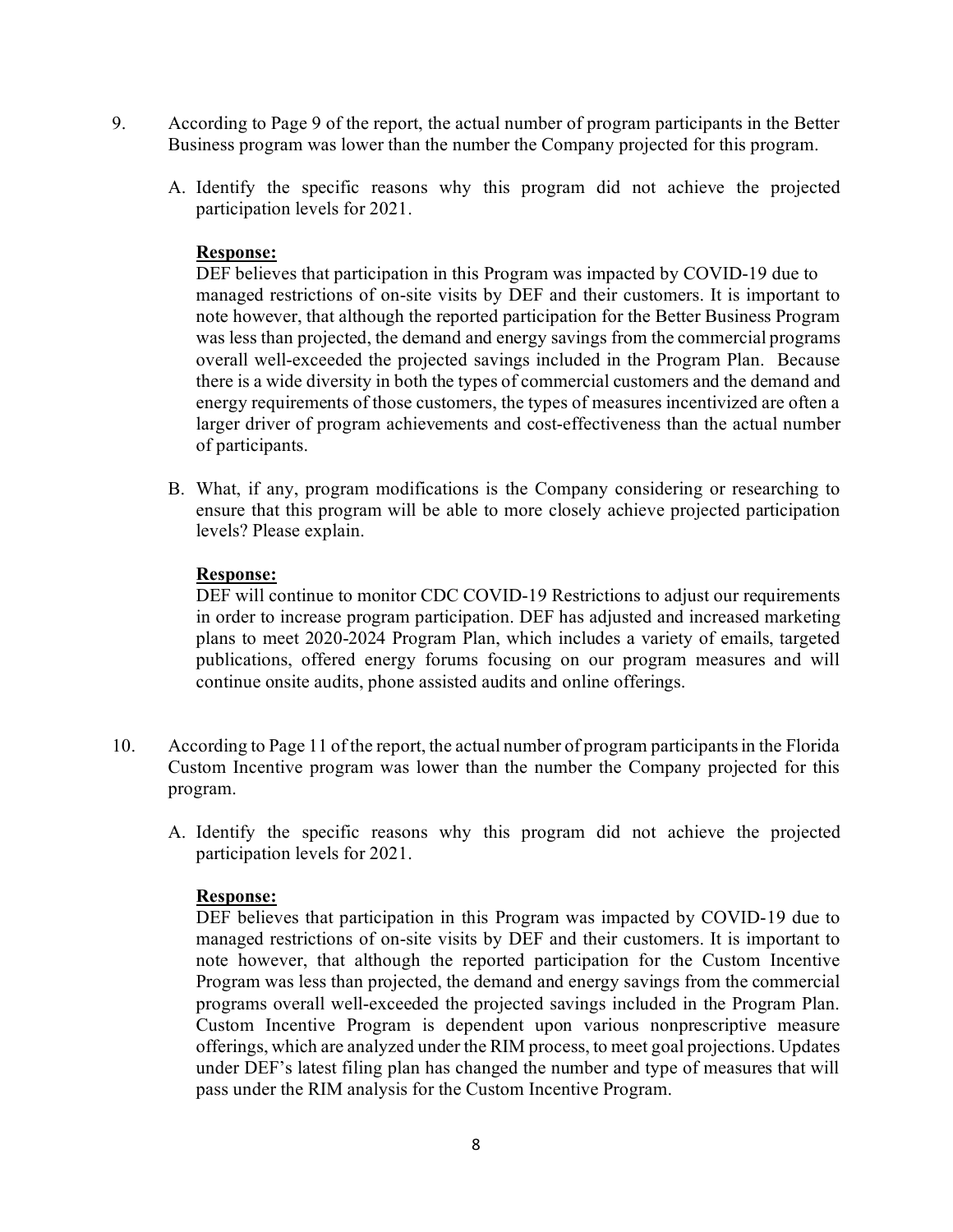B. What, if any, program modifications is the Company considering or researching to ensure that this program will be able to more closely achieve projected participation levels? Please explain.

### **Response:**

DEF will continue to monitor CDC COVID-19 Restrictions to adjust our requirements to increase program participation. DEF has adjusted and increased marketing plans to meet 2020-2024 Program Plan, which includes a variety of emails, targeted publications, offered energy forums focusing on our programs and will continue onsite audits, phone assisted audits and online offerings.

11. In 2020, the Company implemented the use of several technology tools or adjusted practices which allowed it to continue to offer DSM program(s) or services while still adhering to public health recommendations. Were all such tools and practices continued in 2021? Please describe any changes, additional use of technology tools, or adjusted practices made in 2021 beyond those that were launched in 2020.

### **Response:**

DEF continued the use of several technology tools and practices in 2021 to offer DSM programs and services. Due to continued COVID challenges DEF relied heavily on its online presence and tools to advise customers of offerings, similar to 2020.

- 12. Please respond to the following questions regarding residential and commercial/industrial DSM programs for which DEF suspended on-site visits in 2021.
	- A. Discuss how DEF communicated with or responded to customers about suspended programs.

#### **Response:**

DEF placed a banner on its website informing customers of suspended programs or measures and worked with trade allies to bring awareness to suspended programs. Customers with existing appointments were contacted to convert to online or phone assisted audits or were informed they could reschedule appointments.

B. Discuss how, or if, DEF changed any aspect of its communication with customers to draw a distinction between suspended and non-suspended programs.

#### **Response:**

DEF utilized and increased online communication channels to inform customers of the distinction between suspended and non-suspended programs through its website, social media presence and emails to customers.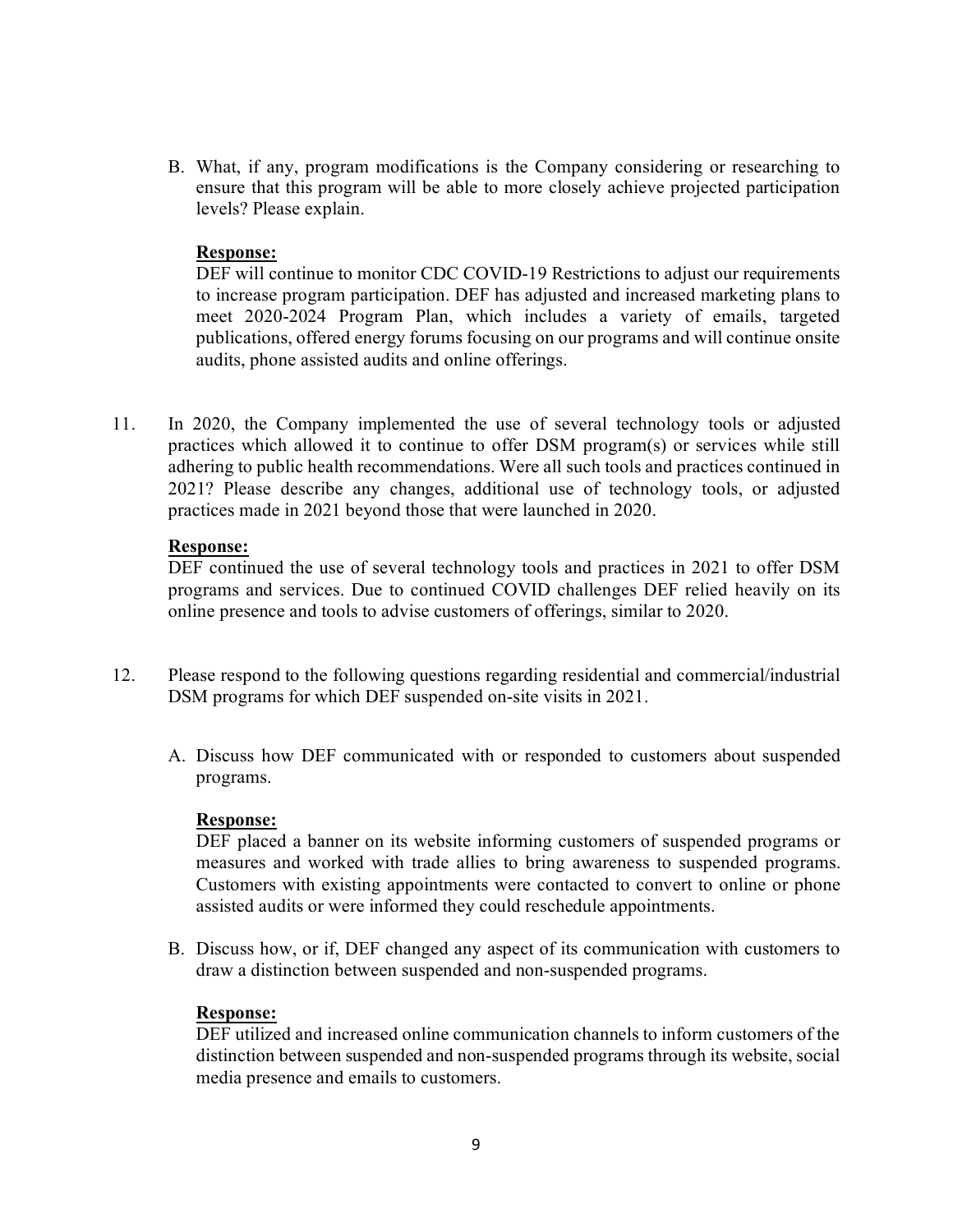C. Describe any educational and/or promotional resources that were developed by DEF during 2021 to encourage participation in non-suspended programs.

### **Response:**

DEF relied heavily on online communications channels through its website, emails to customers and social media to promote online audits and advise of opportunities for savings available in non-suspended programs. DEF also used newsletters and bill inserts to encourage customers to complete audits and shared information about opportunities for savings through non-suspended programs.

D. For each program that suspended on-site visits, please fill in the data to complete the following table (or provide a response in an electronic file with formulas intact and the cells unlocked):

| [Program Name    | Wait List and Participation Details                                |  |                                   |    |                                               |
|------------------|--------------------------------------------------------------------|--|-----------------------------------|----|-----------------------------------------------|
| Period           | Offered<br>Program<br>Suspended<br>or<br>${\rm (mark "O" or "S")}$ |  | Number<br>Program<br>Participants | of | Number of Wait-<br><b>Listed Participants</b> |
| January 2021     |                                                                    |  |                                   |    |                                               |
| February 2021    |                                                                    |  |                                   |    |                                               |
| March 2021       |                                                                    |  |                                   |    |                                               |
| April 2021       |                                                                    |  |                                   |    |                                               |
| May 2021         |                                                                    |  |                                   |    |                                               |
| June 2021        |                                                                    |  |                                   |    |                                               |
| <b>July 2021</b> |                                                                    |  |                                   |    |                                               |
| August 2021      |                                                                    |  |                                   |    |                                               |
| September 2021   |                                                                    |  |                                   |    |                                               |
| October 2021     |                                                                    |  |                                   |    |                                               |
| November 2021    |                                                                    |  |                                   |    |                                               |
| December 2021    |                                                                    |  |                                   |    |                                               |
| January 2022     |                                                                    |  |                                   |    |                                               |
| February 2022    |                                                                    |  |                                   |    |                                               |
| March 2022 (if   |                                                                    |  |                                   |    |                                               |
| available)       |                                                                    |  |                                   |    |                                               |

### **Response:**

Home Energy Check, Residential Incentive and Residential Load Management programs resumed on March 1, 2021. There were no wait listed participants as the programs were suspended and rescheduling of appointments and audits were required. Low Income Weatherization Assistance program resumed on March 2, 2021. There were no wait listed participants as the program was suspended and field work only resumed on that date. Neighborhood Energy Saver program resumed on May 17, 2021. There were no wait listed participants the program was suspended and rescheduling of in-home installations were required.